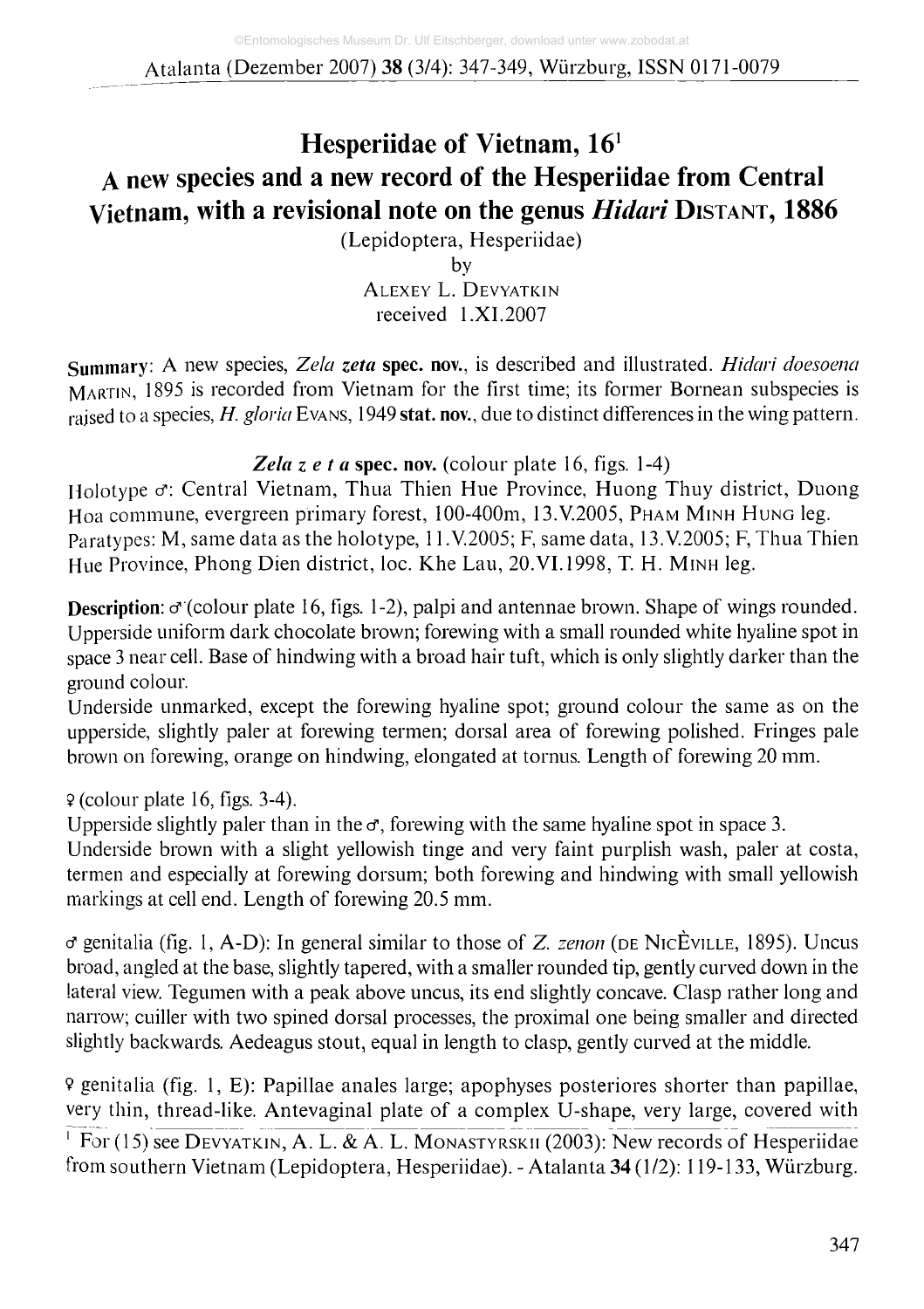microtrichia throughout, with a number of large folds and a pair of broad irregular inner lobes. Postvaginal plate consists of two separate transversal angled sclerites, each with a short distal process at the end. Ductus bursae membranous, with a spot of sclerotization at the base.

Diagnosis: The new species clearly belongs to the Z. *zenon - cowuni* **Evans,** 1939 group and is most similar to the first species, but differs in the shape of the wings and the absence of a hyaline spot in space 2; the  $\sigma$  genitalia in general also look similar to those of Z. zenon ( $\alpha$ E N<sub>IC</sub>E<sub>VILLE</sub>) (fogured in **Maruyama,** 1991) except that both processes of clasp are close to each other and more pointed.

### *Hidari doesoena* **Martin,** 1895 (colour plate 16, figs. 5-6)

Material:  $\sigma$ , Central Vietnam, Thua Thien Hue Province, A Luoi district, A Roang commune, 100-350m, restore forest, 24.V.2005, PHAM MINH HUNG leg.; c, same locality, 700-900m, evergreen primary forest, 5.VI.2005, Do **A nh T uan** leg.

This is the first Vietnamese record of this species, otherwise distributed in Sumatra (type locality), Batoe and Sipora islands **(Evans,** 1949), Peninsular Thailand (Kimura, 1997) and the Malay Peninsula **(CORBET & PENDLEBURY, 1992). This area has been considered to be populated by the** nominate subspecies. Another subspecies, viz. *gloria* **Evans,** 1949, was described from Borneo (Kina Balu) and erroneously figured under the name *doesoena* **Martin,** as it is clear from the original description. Both sexes of the Bornean taxon are also illustrated in **Maruyama** (1991). Since the continental specimens from different localities show relatively little variation and quite agree with the type from Sumatra (the two Vietnamese  $\sigma\sigma$  seem to have some minor differences, but the material is insufficient to make any decisions), the more striking seem the differences of the taxon *gloria* **Evans.** These are larger size and greatly extended forewing spots in cell, space 2 and especially in space 1b, which reaches both veins 1 and 2 and is thus conjoined with the spot in space 2. On the underside this spot together with its pale shading fills most area of spaces la and lb. Even more significant is that the spot in space lb in gloria is placed conspicuously nearer to termen than in doesoena, in which it is situated rather close to the middle of vein 1. Thus, it becomes clear that the above differences are rather of a specific than of a subspecific level, and the rank of the taxon *gloria* **Evans** should be raised to specific rank, *Hidari gloria* **Evans,** 1949 stat. nov. This is not surprising since the area of Kina Balu gives home to a number of other hesperiid species not known even from other areas of Borneo.

Both new records seem to be very interesting from the zoogeographical point of view. No species of *Zela* DE NICÈVILLE, 1895 have ever been found in Vietnam till now; the main distribution area of the genus lies much further to the south except that of Z. *zeus* **de N icEville,** 1895 [subspec. *optima* **(Fruhstorfer,** 1911), the range of which extends as far north as to Assam], The only record of the genus *Hidari* **D istant,** 1886 was that of *H. bhawani* **de N icEville,** [1889], the northernmost species of the genus, by **Inou & Kawazo** (1970) from South Vietnam (Trang Bom, Dong Nai Province).

These facts, apart from confirming the idea stated earlier that the low-mountain (mostly limestone) coastal zone of Central Vietnam represents one of the main areas of endemism in the eastern Indochina **(D evyatkin,** 2001; **D evyatkin & Monastyrskii,** 2002), may be an evidence of that it also has rather ancient connections with the southerly Malayan-Sundanian fauna.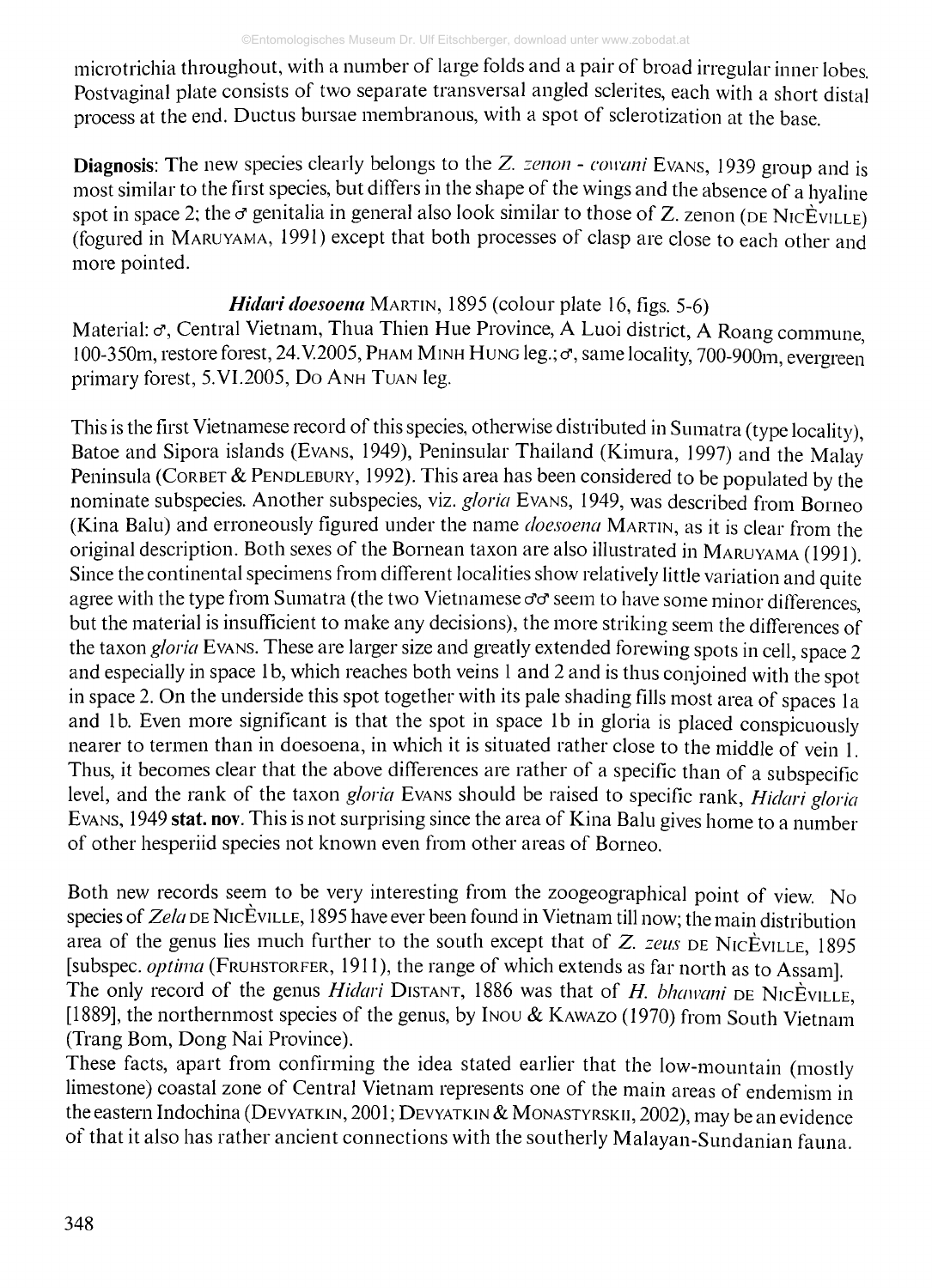This means, in its turn, that further records of largely Malayan, and possibly undescribed taxa, may be expected from the coastal provinces of Central Vietnam.

### References

- **Corbet,** A. S. & H. M. **Pendlebury** (1992): The butterflies of the Malay Peninsula (Fourth edition, revised by J. N. **Eliot).** - Malayan Nature Society, Kuala Lumpur.
- Devyatkin, A. L. (2001): Hesperiidae of Vietnam, 9. Three new species and one new subspecies from the subfamily Pyrginae (Lepidoptera, Hesperiidae). - Atalanta 32 (3/4): 403-410, Wurzburg.
- **Devyatkin,** A. L. & A. L. **Monastyrskii** (2002): Hesperiidae of Vietnam, 12. A further contribution to the Hesperiidae fauna of North and Central Vietnam (Lepidoptera, Hesperiidae). - Atalanta 33 (1/2): 137-155, Wurzburg.
- **Evans,** W. H. (1949): A catalogue of the Hesperiidae from Europe, Asia and Australia in the British Museum (Natural History). - Trust. Brit. Mus., London.
- **Inou,** S. & A. **Kawazo** (1970): Hesperiid butterflies from South Vietnam (5). Tyo to Ga 21 (1 & 2): 1-14, Tokyo.
- **Kimura, Y <sup>u</sup> .** (1997): Newly recorded hesperiid butterflies from Thailand since 1985 (II). Butterflies 17: 38-50, Tokyo.

**Maruyama,** K. (1991): Butterflies of Borneo. Vol.2 (2). Hesperiidae (in Japanese and English).

Address of the author

Dr. **A lexey** L. **D evyatkin** Department of Entomology Faculty of Biology, Moscow State University 119992 Moscow, Russia



Fig. 1: *Zela zeta* spec, nov., genitalia A-D, *d* genitalia.

A: tegumen, uncus and gnathos, lateral view; B: id., dorsal view; C: right clasp, inner view; D: aedeagus, lateral view. E: 9 genitalia (without bursa copulatrix).